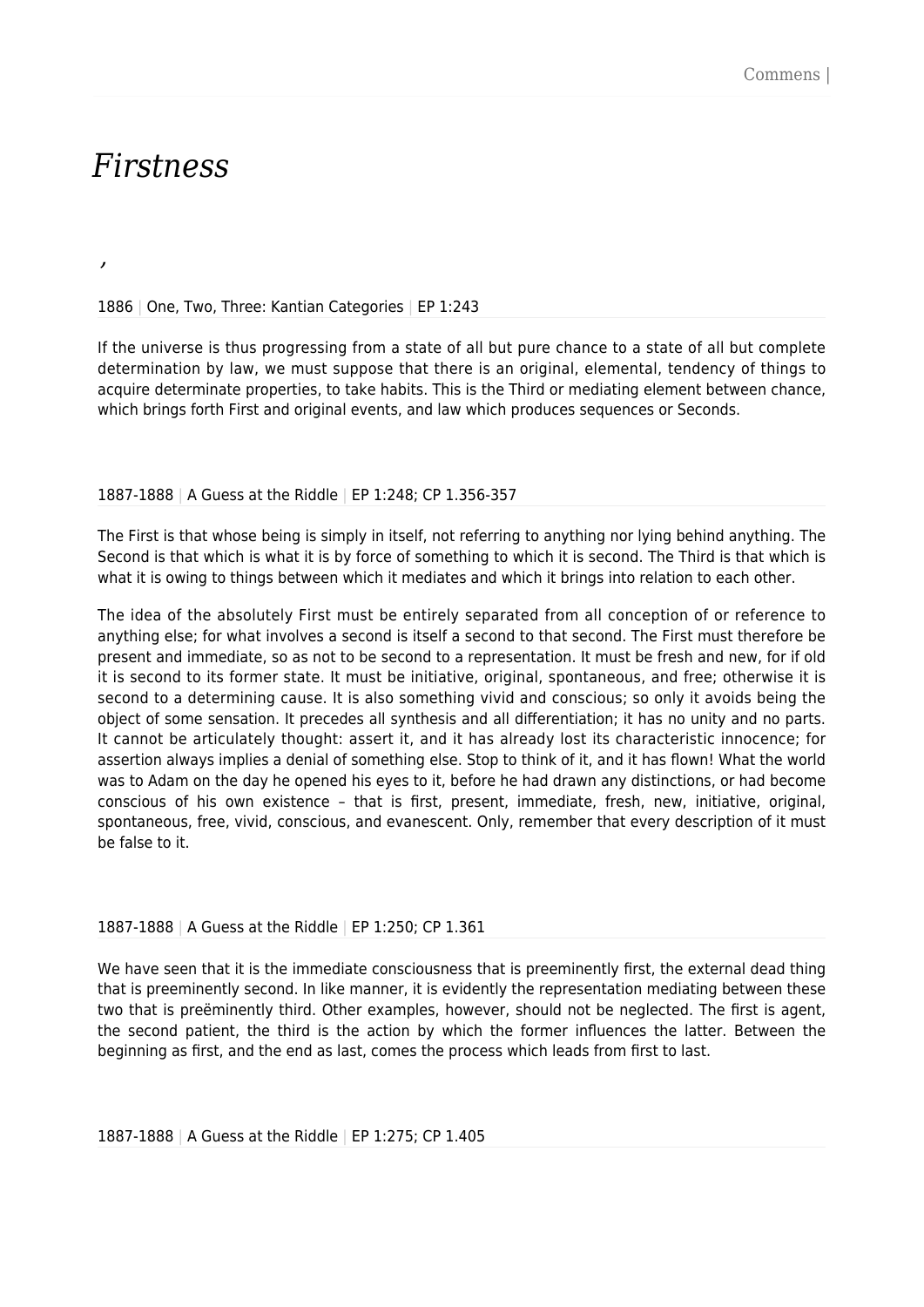Indeterminacy, then, or pure firstness, and hæcceity, or pure secondness, are facts not calling for and not capable of explanation.

# 1892 | The Critic of Arguments. II. The Reader is Introduced to Relatives | CP 3.422

I will only mention here that the ideas which belong to the three forms of rhemata are firstness, secondness, thirdness; firstness, or spontaneity; secondness, or dependence; thirdness, or mediation.

# 1894 [c.] | The List of Categories: A Second Essay | CP 1.302

The idea of First is predominant in the ideas of freshness, life, freedom. The free is that which has not another behind it, determining its actions; but so far as the idea of the negation of another enters, the idea of another enters; and such negative idea must be put in the background, or else we cannot say that the Firstness is predominant. Freedom can only manifest itself in unlimited and uncontrolled variety and multiplicity; and thus the first becomes predominant in the ideas of measureless variety and multiplicity. It is the leading idea of Kant's "manifold of sense." But in Kant's synthetic unity the idea of Thirdness is predominant. It is an attained unity; and would better have been called totality; for that is the one of his categories in which it finds a home. In the idea of being, Firstness is predominant, not necessarily on account of the abstractness of that idea, but on account of its self-containedness. It is not in being separated from qualities that Firstness is most predominant, but in being something peculiar and idiosyncratic. The first is predominant in feeling, as distinct from objective perception, will, and thought.

# 1898-06-11 | The Logic Notebook | MS [R] 339:108r

In the contents of consciousness we recognize three sorts of elements, Firstness, Secondness, Thirdness. A First is whatever it is in itself regardless of all else whether exterior to it or parts of it. [—] Firstness is feeling-quality; secondness is brute reaction; thirdness is mediation.

1901-1902 [c.] | Definitions for Baldwin's Dictionary [R] | MS [R] 1147

# firstness, n.

1. The ordinal position of the first member of a series.

2. The mode of being of that which is whatever it is positively and regardless of anything else. According to the phenomenology of C. S. Peirce, this applies only to simple qualities, especially qualities of feeling. According to several of the other systems of metaphysics, it describes the mode of being of a substance, and does not apply to qualities which are such only by inhering in substances. In explanation of the former meaning, it is said that firstness is not attributed to simple qualities as embodied in subjects, but in the peculiar positive suchness which […] makes each what it is and which is not affected by the embodiment of the quality…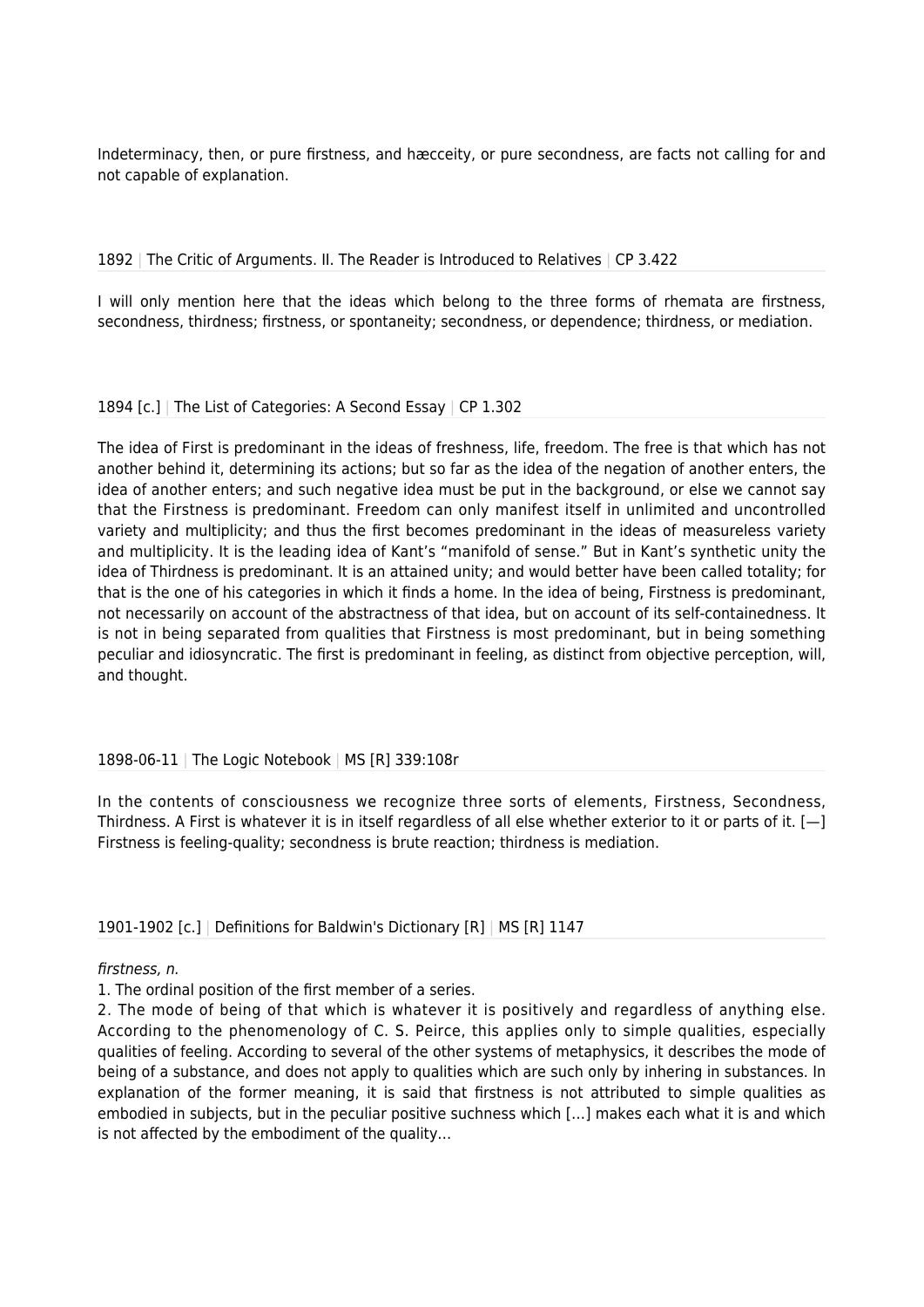# 1902 | Minute Logic: Chapter I. Intended Characters of this Treatise | CP 2.85

Let us now consider what could appear as being in the present instant were it utterly cut off from past and future. We can only guess; for nothing is more occult than the absolute present. There plainly could be no action; and without the possibility of action, to talk of binarity would be to utter words without meaning. There might be a sort of consciousness, or feeling, with no self; and this feeling might have its tone. Notwithstanding what William James has said, I do not think there could be any continuity like space, which, though it may perhaps appear in an instant in an educated mind, I cannot think could do so if it had no time at all; and without continuity parts of the feeling could not be synthetized; and therefore there would be no recognizable parts. There could not even be a degree of vividness of the feeling; for this [the degree of vividness] is the comparative amount of disturbance of general consciousness by a feeling. At any rate, such shall be our hypothesis, and whether it is psychologically true or not is of no consequence. The world would be reduced to a quality of unanalyzed feeling. Here would be an utter absence of binarity. I cannot call it unity; for even unity supposes plurality. I may call its form Firstness, Orience, or Originality. It would be something which is what it is without reference to anything else within it or without it, regardless of all force and of all reason. Now the world is full of this element of irresponsible, free, Originality. [—]We mostly neglect them; but there are cases, as in qualities of feeling, self-consciousness, etc., in which such isolated flashes come to the front. Originality, or Firstness, is another of my Categories.

# 1903 | Harvard Lectures on Pragmatism: Lecture III | CP 5.66-68

Category the First is the Idea of that which is such as it is regardless of anything else. That is to say, it is a Quality of Feeling. […]

Category the First owing to its Extremely Rudimentary character is not susceptible of any degenerate or weakened modification.

# 1903 | Lowell Lectures on Some Topics of Logic Bearing on Questions Now Vexed. Lecture III [R] | CP 1.25

Firstness is the mode of being which consists in its subject's being positively such as it is regardless of aught else. That can only be a possibility. For as long as things do not act upon one another there is no sense or meaning in saying that they have any being, unless it be that they are such in themselves that they may perhaps come into relation with others. The mode of being a redness, before anything in the universe was yet red, was nevertheless a positive qualitative possibility. And redness in itself, even if it be embodied, is something positive and *sui generis*. That I call Firstness. We naturally attribute Firstness to outward objects, that is we suppose they have capacities in themselves which may or may not be already actualized, which may or may not ever be actualized, although we can know nothing of such possibilities [except] so far as they are actualized.

1903 | C.S.P.'s Lowell Lectures of 1903 2nd Draught of 3rd Lecture | MS [R] 462:74-76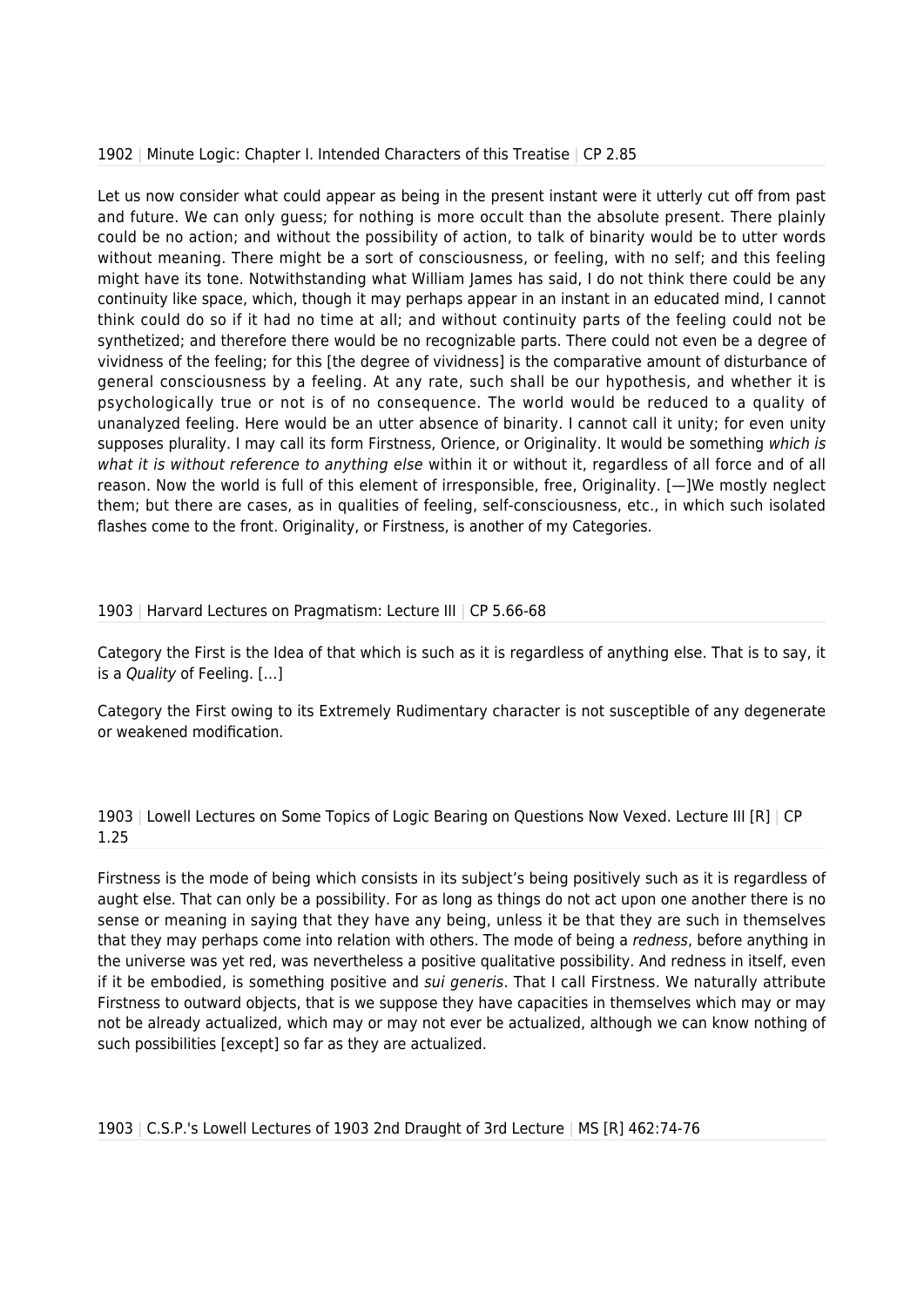Three kinds of elements can be discerned in whatever comes before the mind. The first is the element of Quality, such, for example, as Red; and including all the positive suchness of the idea in itself, as mere ideal suchness. It is that which is such as it is, positively and quite irrespective of anything else. I call this element the element of Firstness. Besides its direct presence we attribute to things out of us natures of their own irrespective of actual reactions.

1903 | Lowell Lectures on Some Topics of Logic Bearing on Questions Now Vexed. Part 1 of 3rd draught of 3rd Lecture | CP 1.343

The immediate present, could we seize it, would have no character but its Firstness. Not that I mean to say that immediate consciousness (a pure fiction, by the way), would be Firstness, but that the *quality* of what we are immediately conscious of, which is no fiction, is Firstness.

# 1903 | CSP's Lowell Lectures of 1903. 2nd Part of 3rd Draught of Lecture III | CP 1.531

A Firstness is exemplified in every quality of a total feeling. It is perfectly simple and without parts; and everything has its quality. Thus the tragedy of King Lear has its Firstness, its flavor sui generis. That wherein all such qualities agree is universal Firstness, the very being of Firstness. The word possibility fits it, except that possibility implies a relation to what exists, while universal Firstness is the mode of being of itself. That is why a new word was required for it. Otherwise, "possibility" would have answered the purpose.

# 1903 | CSP's Lowell Lectures of 1903. 2nd Part of 3rd Draught of Lecture III | CP 1.530

When you strive to get the purest conceptions you can of Firstness, Secondness, and Thirdness, thinking of quality, reaction, and mediation – what you are striving to apprehend is pure Firstness, the Firstness of Secondness – that is what Secondness is, of itself – and the Firstness of Thirdness.

# 1904 | Letters to Lady Welby | CP 8.328

… I was long ago (1867) led, after only three or four years' study, to throw all ideas into the three classes of Firstness, of Secondness, and of Thirdness. This sort of notion is as distasteful to me as to anybody; and for years, I endeavored to pooh-pooh and refute it; but it long ago conquered me completely. Disagreeable as it is to attribute such meaning to numbers, and to a triad above all, it is as true as it is disagreeable. The ideas of Firstness, Secondness, and Thirdness are simple enough. Giving to being the broadest possible sense, to include ideas as well as things, and ideas that we fancy we have just as much as ideas we do have, I should define Firstness, Secondness, and Thirdness thus:

Firstness is the mode of being of that which is such as it is, positively and without reference to anything else.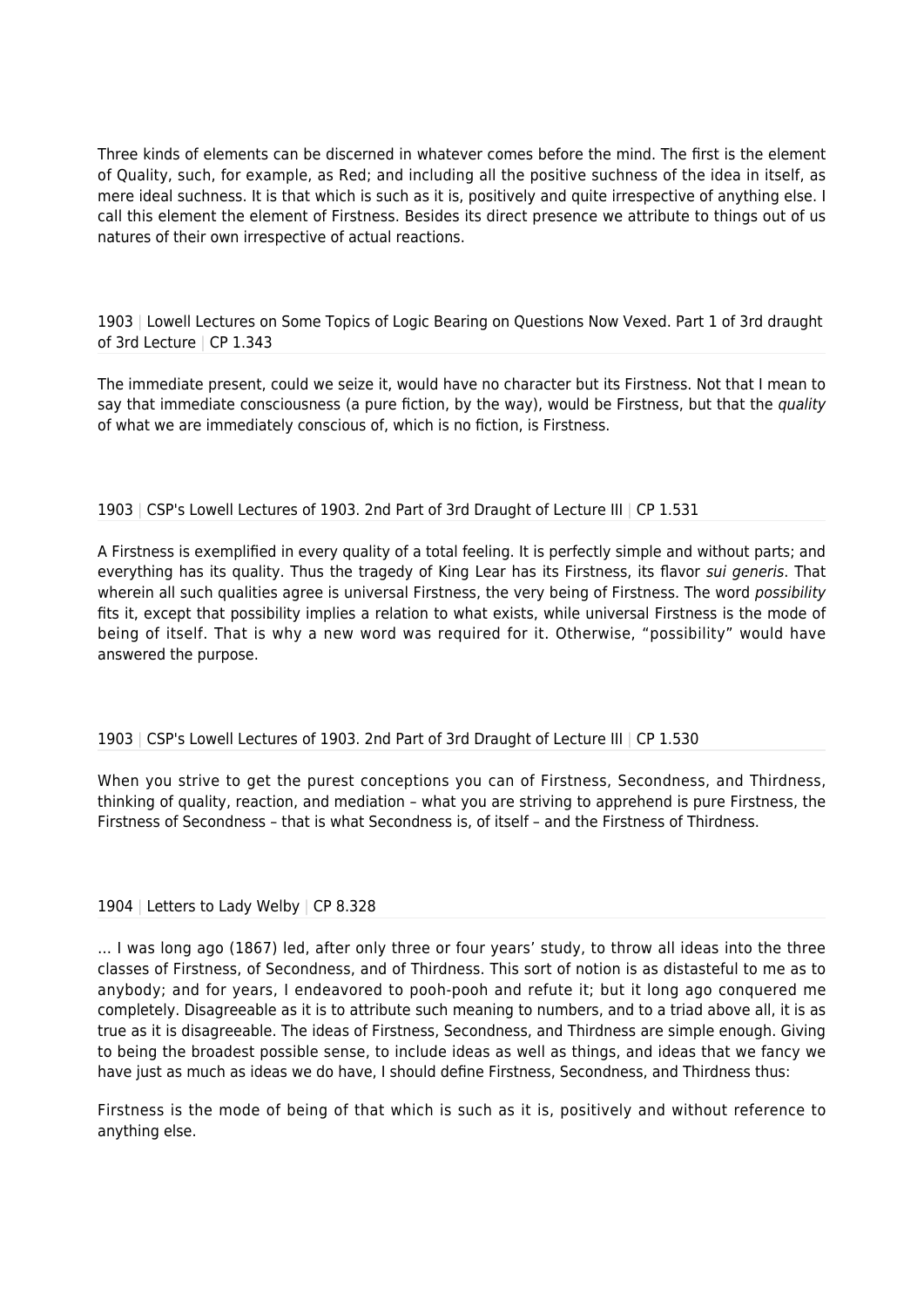Secondness is the mode of being of that which is such as it is, with respect to a second but regardless of any third.

Thirdness is the mode of being of that which is such as it is, in bringing a second and third into relation to each other.

#### 1904 | Letters to Lady Welby | CP 8.329

The typical ideas of firstness are qualities of feeling, or mere appearances. The scarlet of your royal liveries, the quality itself, independently of its being perceived or remembered, is an example, by which I do not mean that you are to imagine that you *do not* perceive or remember it, but that you are to drop out of account that which may be attached to it in perceiving or in remembering, but which does not belong to the quality. For example, when you remember it, your idea is said to be dim and when it is before your eyes, it is vivid. But dimness or vividness do not belong to your idea of the quality. They might no doubt, if considered simply as a feeling; but when you think of vividness you do not consider it from that point of view. You think of it as a degree of disturbance of your consciousness. The quality of red is not thought of as belonging to you, or as attached to liveries. It is simply a peculiar positive possibility regardless of anything else. If you ask a mineralogist what hardness is, he will say that it is what one predicates of a body that one cannot scratch with a knife. But a simple person will think of hardness as a simple positive possibility the *realization* of which causes a body to be like a flint. That idea of hardness is an idea of Firstness. The unanalyzed total impression made by any manifold not thought of as actual fact, but simply as a quality, as simple positive possibility of appearance, is an idea of Firstness. Notice the naïveté of Firstness.  $[-]$  The idea of the present instant, which, whether it exists or not, is naturally thought as a point of time in which no thought can take place or any detail be separated, is an idea of Firstness.

1904 | A Brief Intellectual Autobiography by Charles Sanders Peirce | Peirce, 1983, p. 78; MS [R] L107:5 - MS [R] 914:5

…Firstness, or the mode of being of that which is such as regardless of anything else, as exemplified by simple Qualities of feeling…

This quote has been taken from Kenneth Laine Ketner's 1983 reconstruction of Peirce's 'Autobiography'. Ketner identifies the source as "variant pages" of the manuscript. Ketner refers to the portion from MS [R] 914 with the page number 2; in the manuscript, it is 5.

1904 | A Brief Intellectual Autobiography by Charles Sanders Peirce | Peirce, 1983, p. 72; MS [R] L107:22

Firstness is the mode or element of being by which any subject is such as it is, positively and regardless of everything else; or rather, the category is not bound down to this particular conception but is the element which is characteristic and peculiar in this definition and is a prominent ingredient in the ideas of quality, qualitativeness, absoluteness, originality, variety, chance, possibility, form,